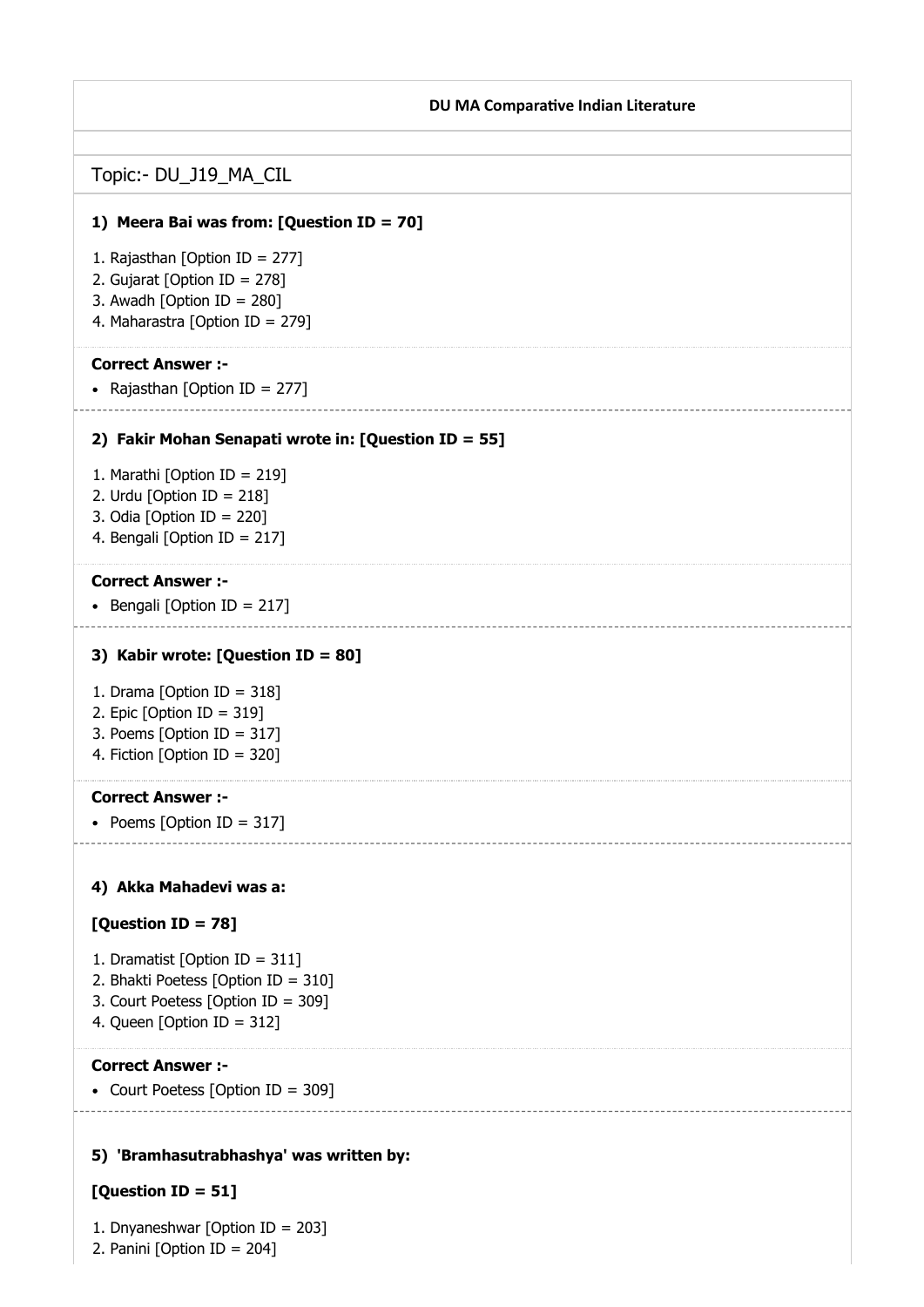# 3. Adi Sankara [Option ID = 202]

4. Tukaram [Option ID = 201]

### Correct Answer :-

• Tukaram [Option ID = 201]

#### 6) 'The Discovery of India' was written by:

# [Question ID = 64]

- 1. Ayyappa Panikkar [Option ID = 256]
- 2. Veriar Elwin [Option ID = 253]
- 3. A. K. Ramanujan [Option ID = 254]
- 4. Pt. Jawaharlal Nehru [Option ID = 255]

### Correct Answer :-

• Veriar Elwin [Option ID = 253]

### 7) 'Aranyer Adhikar' was written by:

# [Question ID = 17]

- 1. Mahashweta Devi [Option ID =  $66$ ]
- 2. Mallika Sengupta [Option ID = 68]
- 3. Ashapoorna Devi [Option ID = 65]
- 4. Nabanita Devsen [Option ID = 67]

# Correct Answer :-

```
• Ashapoorna Devi [Option ID = 65]
```
#### 8) 'Evam Indrajit' was written by:

# [Question ID = 44]

- 1. Manoj Mitra [Option ID = 173]
- 2. Dinabandhu Mitra [Option ID = 176]
- 3. Badal Sarkar [Option ID = 174]
- 4. Manmatha Roy [Option ID = 175]

#### Correct Answer :-

```
• Manoj Mitra [Option ID = 173]
```
#### 9) 'Ramayana' has:

# [Question ID = 74]

- 1. 18 Parvas [Option ID = 294]
- 2. 7 Parvas [Option ID =  $296$ ]
- 3. 7 Kandas [Option ID = 295]
- 4. 8 Kandas [Option ID = 293]

#### Correct Answer :-

- $\bullet$  8 Kandas [Option ID = 293]
	-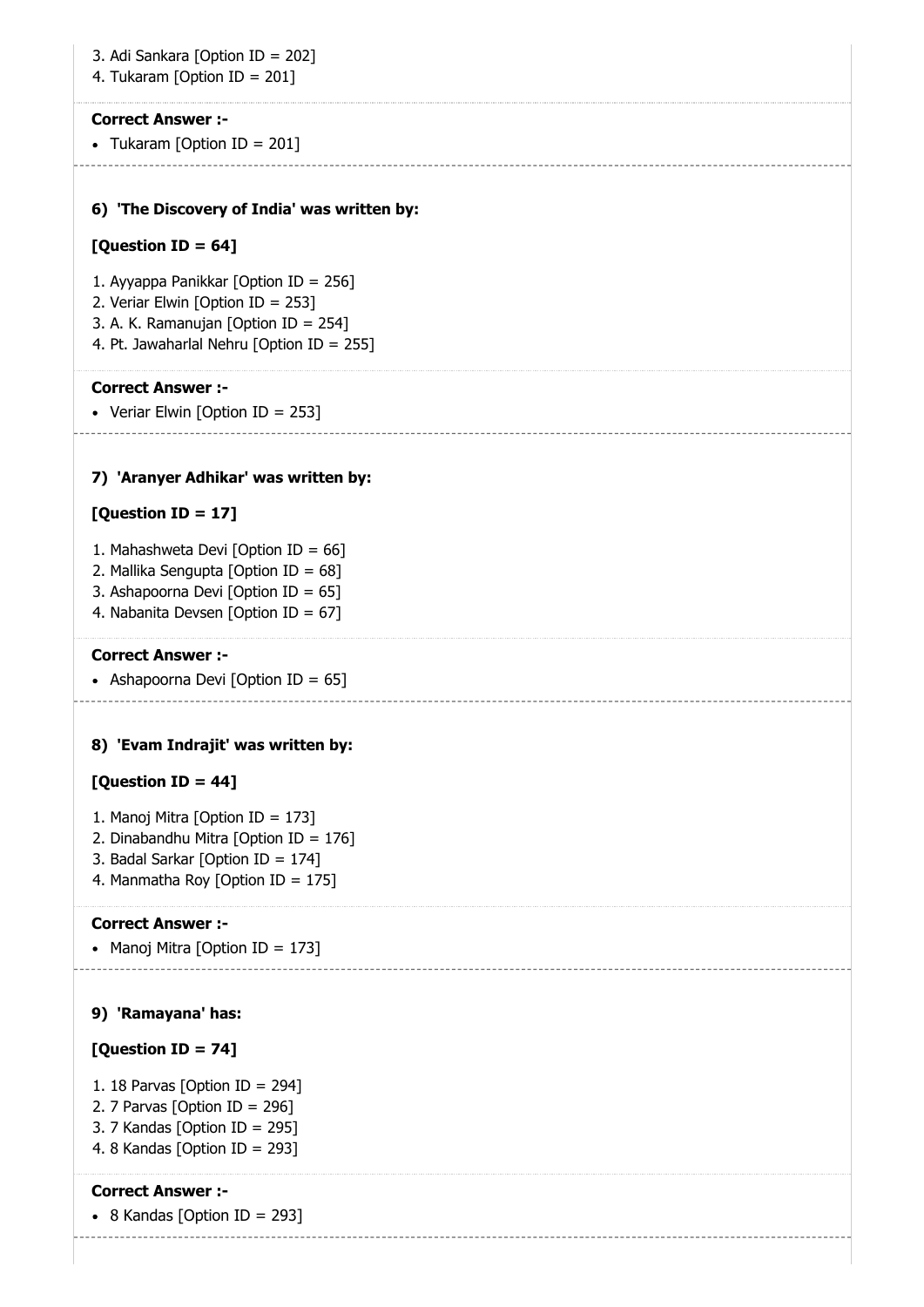# 10) 'Kavirajamarga' is written in:

# [Question ID = 66]

- 1. Sanskrit [Option ID = 264]
- 2. Malayalam [Option ID = 263]
- 3. Telugu [Option ID = 261]
- 4. Kannada [Option ID = 262]

# Correct Answer :-

• Telugu [Option ID = 261]

# 11) 'Ghasiram Kotwal' was written by:

# [Question ID = 29]

- 1. Vijay Tendulkar [Option ID = 116]
- 2. Khushbant Singh [Option ID = 115]
- 3. Girish Karnad [Option ID = 113]
- 4. Shambhu Mitra [Option ID = 114]

# Correct Answer :-

• Girish Karnad [Option ID = 113]

# 12) 'Samskara' was written by:

# [Question ID = 26]

- 1. Chandrashekhar Patil [Option ID = 104]
- 2. P. Lankesh [Option ID = 103]
- 3. U R Anantha Murhty [Option ID = 102]
- 4. Harlal Dwivedi [Option ID = 101]

# Correct Answer :-

• Harlal Dwivedi [Option ID =  $101$ ]

# 13) 'Our Casuarina Tree' was written by:

# [Question ID = 99]

- 1. R. Parthasarathy [Option ID = 394]
- 2. Toru Dutt [Option ID = 393]
- 3. Sarojini Naidu [Option ID = 395]
- 4. Nissim Ezekiel [Option ID = 396]

# Correct Answer :-

• Toru Dutt [Option ID = 393]

# 14) 'Maja Jalmachi Chittarkatha' was written by:

# [Question ID = 87]

- 1. Mankumari Basu [Option ID = 347]
- 2. Shantabai Kamble [Option ID = 346]
- 3. Archana Dwivedi [Option ID = 345]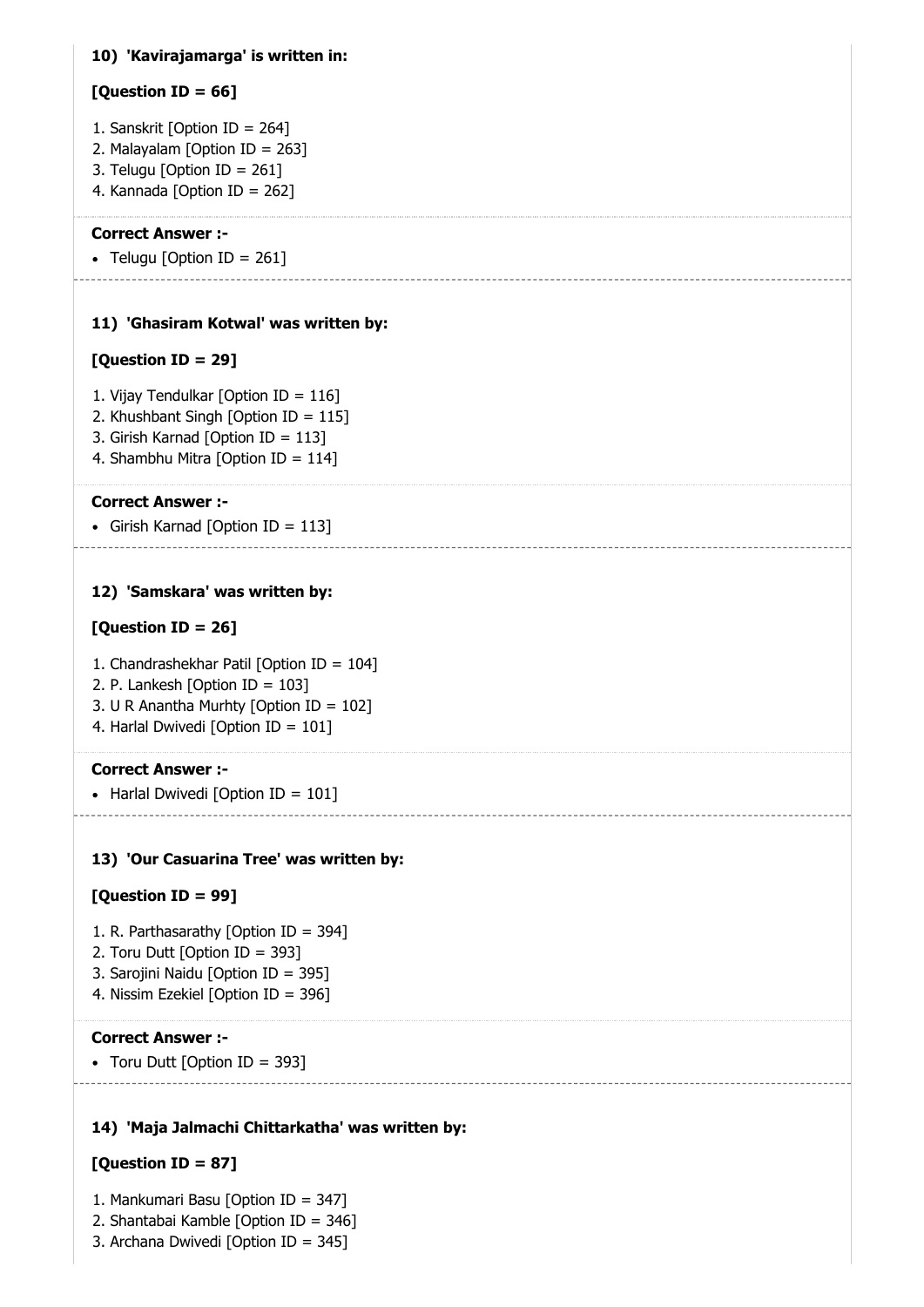| 4. Giribala Mohanty [Option ID = 348]               |
|-----------------------------------------------------|
| <b>Correct Answer :-</b>                            |
| • Archana Dwivedi [Option ID = 345]                 |
|                                                     |
| 15) 'Geetanjali' was written by:                    |
| [Question ID = 25]                                  |
| 1. Raja Rammohan Roy [Option ID = 97]               |
| 2. Rabindranath Tagore [Option ID = 98]             |
| 3. Surakant Tripathi 'Nirala' [Option ID = 99]      |
| 4. Buddhadeb Basu [Option ID = 100]                 |
| <b>Correct Answer :-</b>                            |
| • Raja Rammohan Roy [Option ID = 97]                |
|                                                     |
| 16) 'Padmavat' was written by:                      |
| [Question ID = $48$ ]                               |
| 1. Sayed Sultan [Option ID = 189]                   |
| 2. Amir Khusrau [Option ID = 192]                   |
| 3. Mir Mussarraf Hossain [Option ID = 190]          |
| 4. Malik Muhammad Jayasi [Option ID = 191]          |
| <b>Correct Answer :-</b>                            |
| • Sayed Sultan [Option ID = 189]                    |
|                                                     |
|                                                     |
| 17) 'Shrimad Bhagavad Gita Rahasya' was written by: |
| [Question ID = 94]                                  |
| 1. Bal Gangadhar Tilak [Option ID = 373]            |
| 2. Sri Aurobindo [Option ID = 376]                  |
| 3. Mahatma Ghandi [Option ID = 374]                 |

 $\bullet$  Bal Gangadhar Tilak [Option ID = 373]

4. Pt. Jawaharlal Nehru [Option ID = 375]

# 18) 'Volga Se Ganga' was written by:

# [Question ID = 39]

- 1. Baba Nagarjun [Option ID = 154]
- 2. Harishankar Parsai [Option ID = 156]
- 3. Jaishankar Prasad [Option ID = 153]
- 4. Rahul Sankrityayan [Option ID = 155]

# Correct Answer :-

• Jaishankar Prasad [Option ID = 153]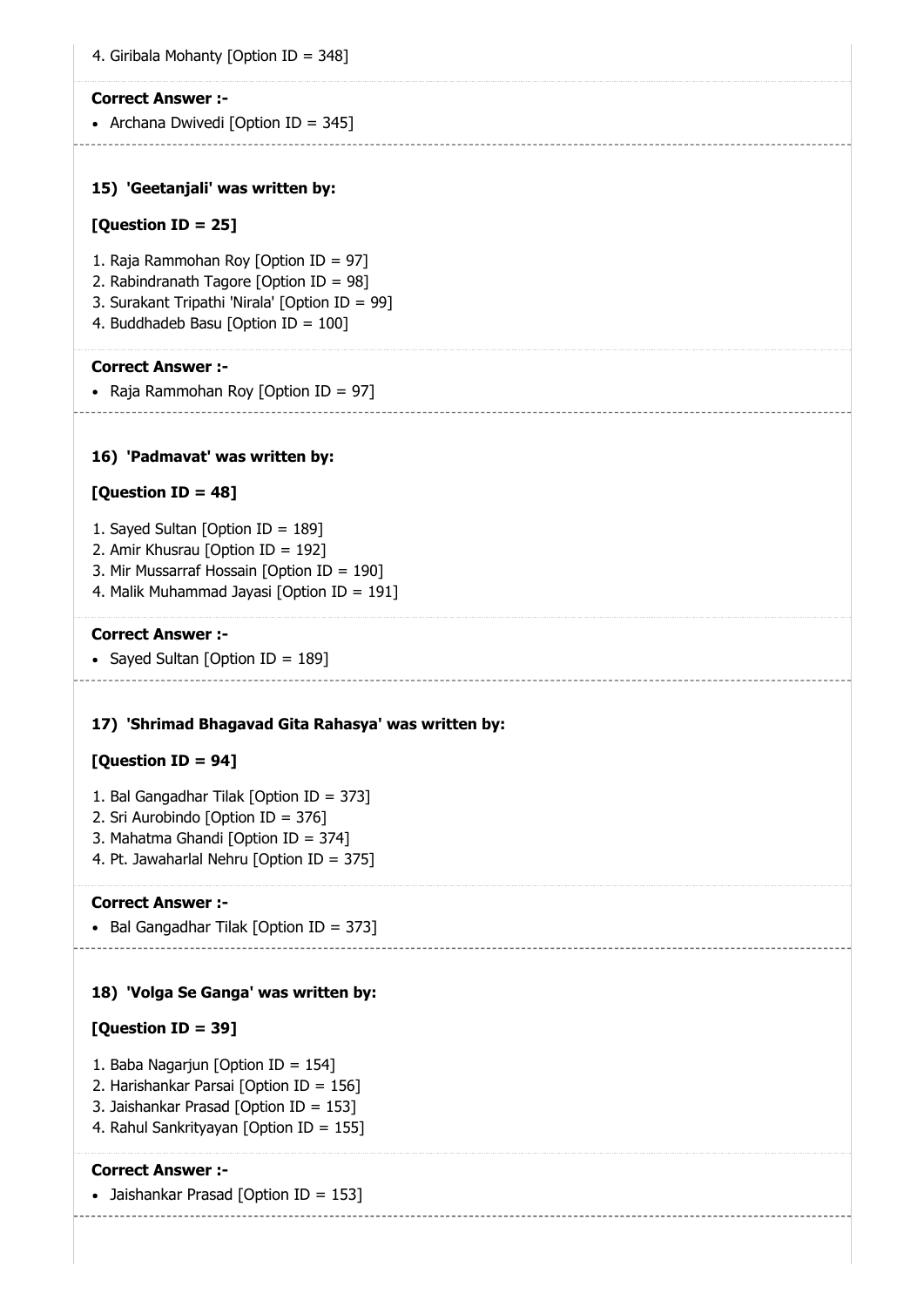# 19) 'Kitne Pakistan' was written by:

# [Question ID = 49]

- 1. Meherunnisa Parvez [Option ID = 196]
- 2. Nirmal Verma [Option ID = 195]
- 3. Kamleshwar [Option ID = 193]
- 4. Habib Tanvir [Option ID = 194]

# Correct Answer :-

• Kamleshwar [Option ID = 193]

# 20) 'Hayavadana' was written by:

# [Question ID = 21]

- 1. Badal Sarkar [Option ID = 83]
- 2. Gulzar [Option ID =  $81$ ]
- 3. Crazy Mohan [Option ID = 84]
- 4. Girish Karnad [Option ID = 82]

# Correct Answer :-

• Gulzar [Option ID =  $81$ ]

# 21) 'Jana Gana Mana' was written by:

# [Question ID = 97]

- 1. Rabindranath Tagore [Option ID = 388]
- 2. Mahatma Gandhi [Option ID = 386]
- 3. Bankimchandra Chattopadhyay [Option ID = 387]
- 4. Muhammad Iqbal [Option ID = 385]

# Correct Answer :-

• Muhammad Iqbal [Option ID = 385]

# 22) 'Jnaneshvari' is a commentry on:

# [Question ID = 84]

- 1. 'Ramayana' [Option ID = 334]
- 2. 'Natyashastra' [Option ID = 336]
- 3. 'Bhagavad Gita' [Option ID = 333]
- 4. 'Mahabharata' [Option ID = 335]

# Correct Answer :-

'Bhagavad Gita' [Option ID = 333]

# 23) 'Mricchakatika' was written by:

# [Question ID = 47]

- 1. Bharata [Option ID = 188]
- 2. Banabhatta [Option ID = 187]
- 3. Shudraka [Option ID = 186]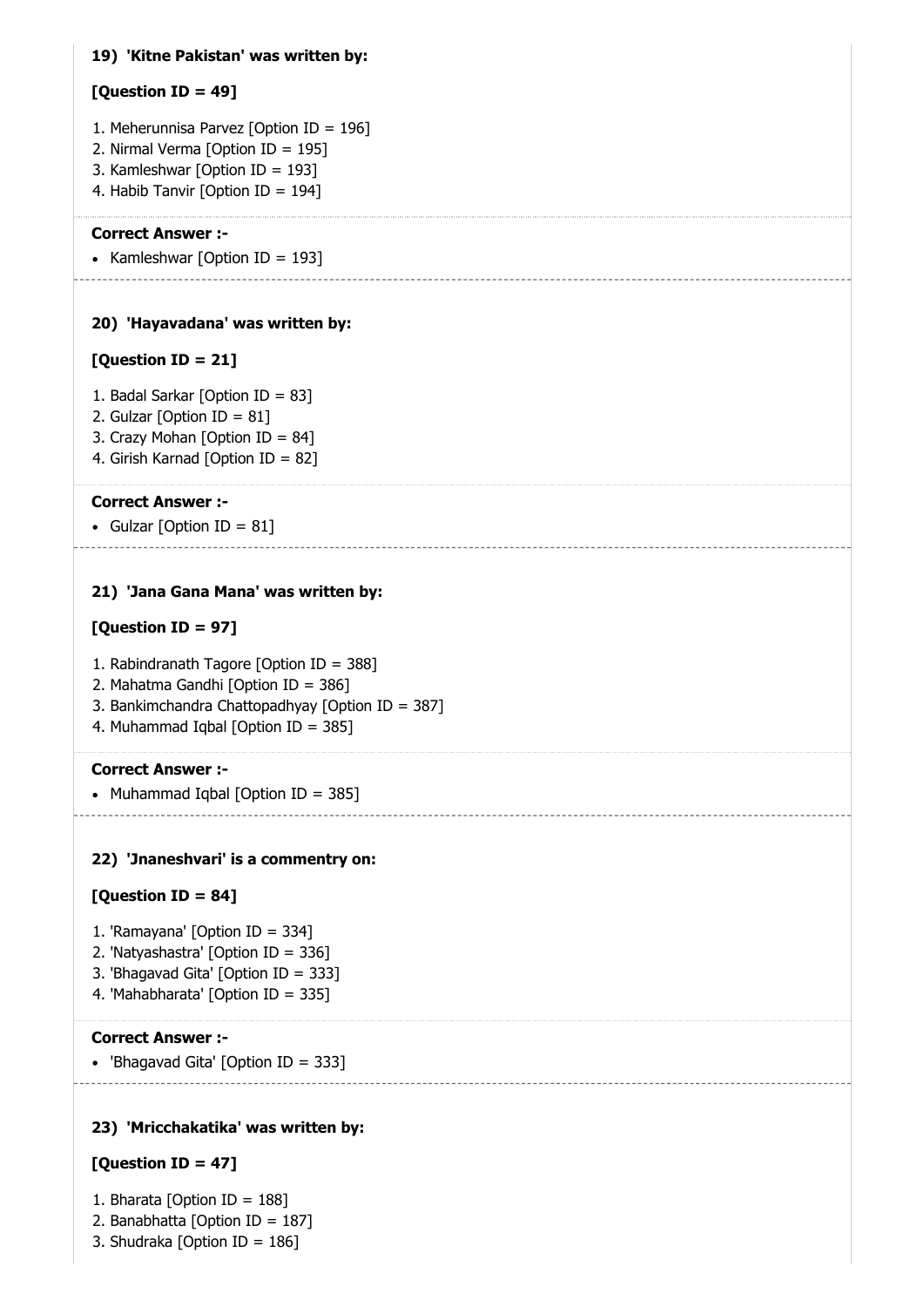• Kalidasa [Option ID =  $185$ ]

# 24) 'Urubhangam' was written by:

# [Question ID = 79]

- 1. Bhasa [Option ID = 315]
- 2. Valmiki [Option ID = 313]
- 3. Krittibas [Option ID = 316]
- 4. Kalidasa [Option ID = 314]

# Correct Answer :-

• Valmiki [Option ID = 313]

# 25) 'Bhagavad Gita' is part of:

# [Question ID = 57]

- 1. 'Ramayana' [Option ID = 226]
- 2. 'Upanishad' [Option ID = 227]
- 3. 'Ramcharitamans' [Option ID = 228]
- 4. 'Mahabharata' [Option ID = 225]

### Correct Answer :-

'Mahabharata' [Option ID = 225]

# 26) 'Ramcharitamanas' was written by:

# [Question ID = 27]

- 1. Shankardeva [Option ID = 105]
- 2. Kamban [Option ID = 108]
- 3. Krittibas [Option ID = 106]
- 4. Tulsidas [Option ID = 107]

#### Correct Answer :-

• Shankardeva  $\sim$  IOption ID = 1051

# 27) 'Untouchable' was written by:

# [Question ID = 89]

- 1. Mulk Raj Anand [Option ID = 355]
- 2. Raja Rao [Option ID = 354]
- 3. Ram Nath Kak [Option ID = 356]
- 4. K. R. Naryan [Option ID = 353]

# Correct Answer :-

• K. R. Naryan [Option ID = 353]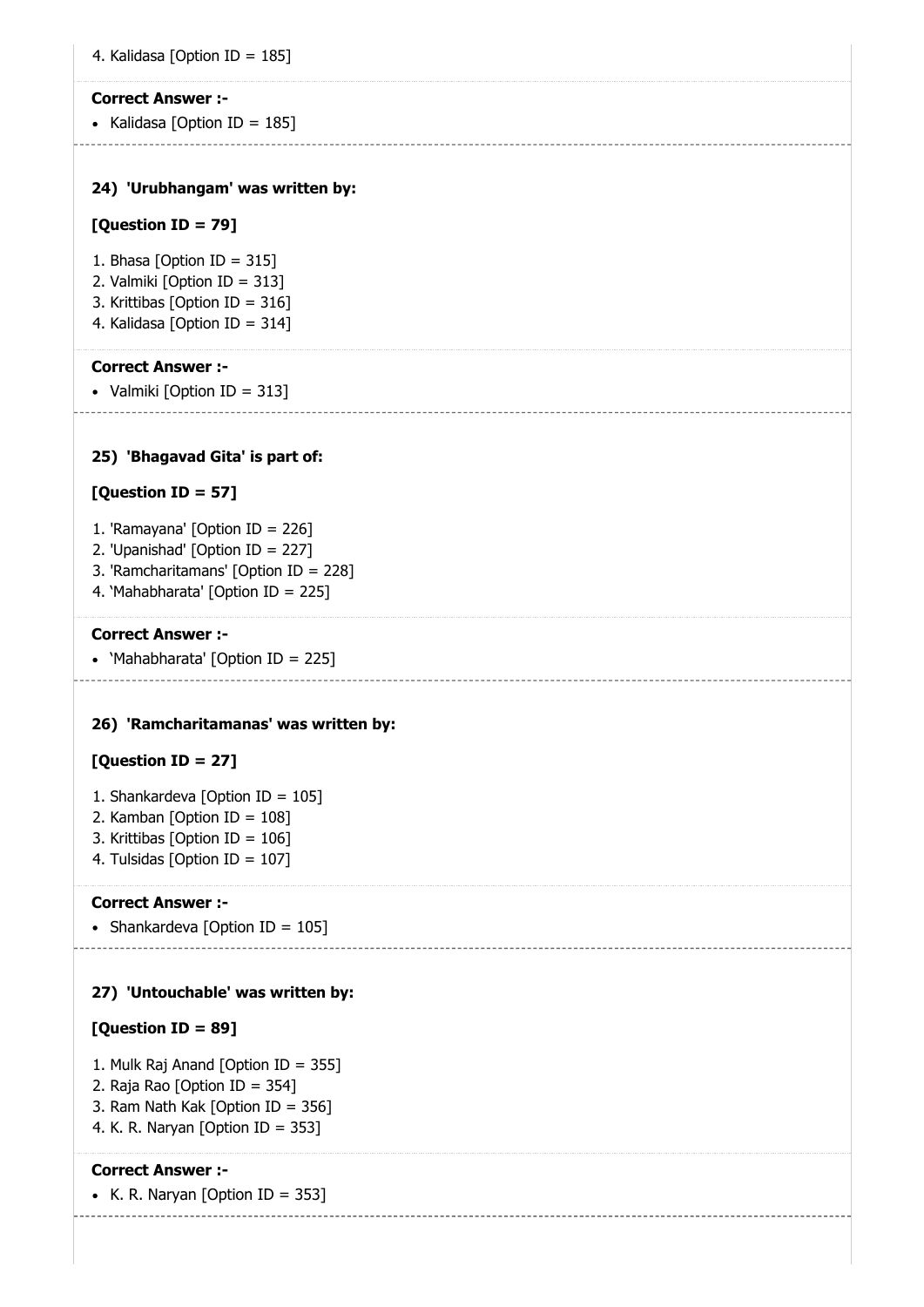# 28) 'Pratham Pratishruti' was written by:

# [Question ID = 56]

- 1. Kamini Roy [Option ID = 223]
- 2. Mahashweta Devi [Option ID = 221]
- 3. Ashapurna Devi [Option ID = 224]
- 4. Girindramohini Dasi [Option ID = 222]

# Correct Answer :-

• Mahashweta Devi [Option ID = 221]

# 29) 'Tripitaka' is:

# [Question ID = 59]

- 1. Sufi Text [Option ID = 236]
- 2. Jain Text [Option ID = 234]
- 3. Baul Text [Option ID = 235]
- 4. BuddhistText [Option ID = 233]

# Correct Answer :-

• BuddhistText  $[Option ID = 233]$ 

# 30) 'Shaho Jo Risalo' is a:

# [Question ID = 100]

- 1. Sufi work [Option ID = 398]
- 2. Jain work [Option ID = 399]
- 3. Baul work  $[Option ID = 400]$
- 4. Buddhist work [Option ID = 397]

# Correct Answer :-

- Buddhist work  $[Option ID = 397]$ 

# 31) 'The Linguistic Survey of India' was edited by:

# [Question ID = 86]

- 1. George Abraham Grierson [Option ID = 341]
- 2. Verier Elwin [Option ID = 343]
- 3. Suniti Kumar Chattopadhyay [Option ID = 342]
- 4. Kapila Vatsayan [Option ID = 344]

# Correct Answer :-

• George Abraham Grierson [Option ID = 341]

# 32) 'Chandrakanta' was written by:

# [Question ID = 33]

1. Kiran Nagarkar [Option ID = 132]

- 2. Lallu Lal [Option ID = 131]
- 3. Devaki Nandan Khatri [Option ID = 130]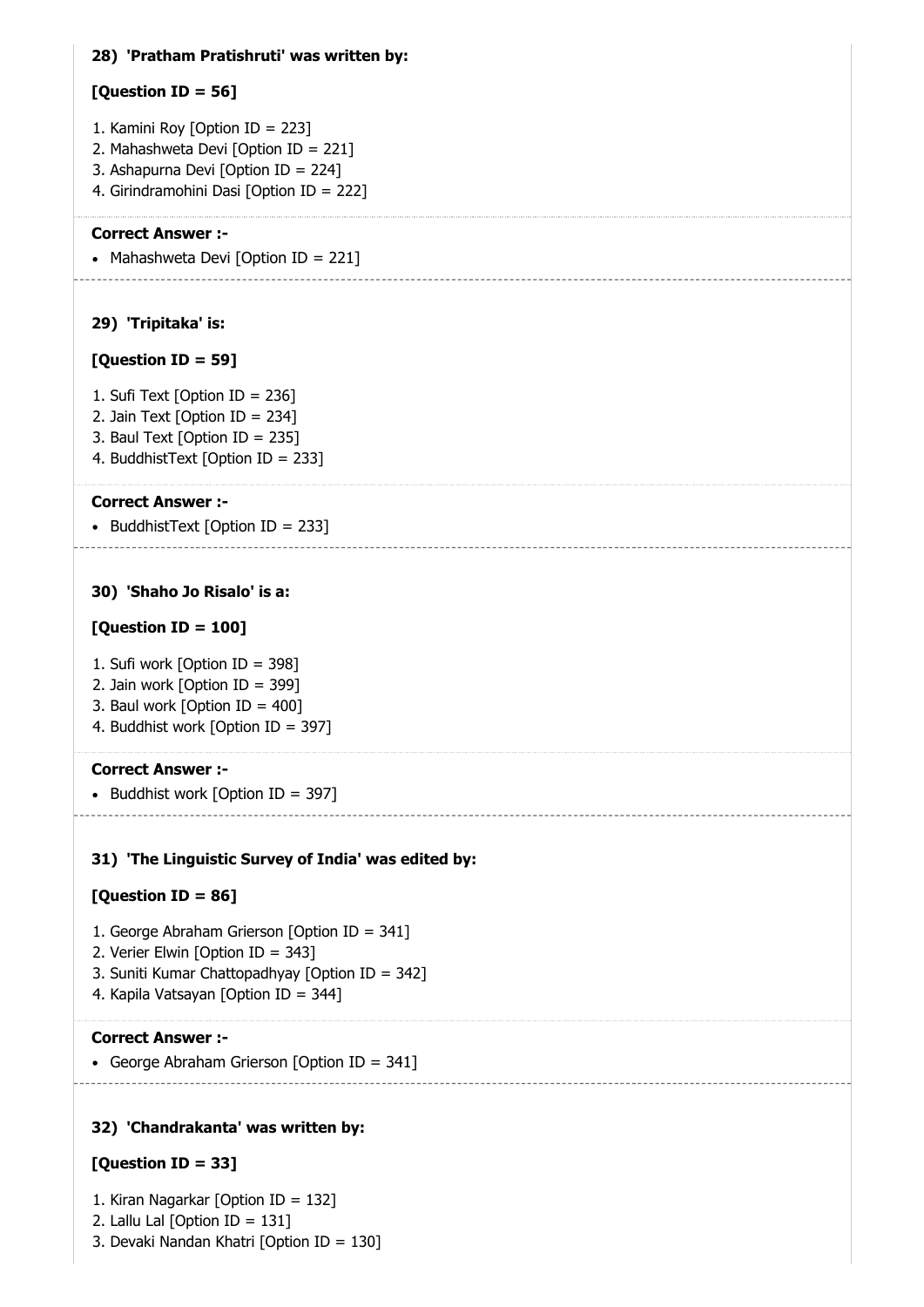| 4. Munshi Premchand [Option ID = 129]                                                                                                             |
|---------------------------------------------------------------------------------------------------------------------------------------------------|
| <b>Correct Answer :-</b><br>• Munshi Premchand [Option ID = 129]                                                                                  |
| 33) 'Dalit Panthers' was founded by:                                                                                                              |
| [Question ID = 73]                                                                                                                                |
| 1. Ganesh Devi [Option ID = 290]<br>2. Mahashweta Devi [Option ID = 291]<br>3. Debesh Roy [Option ID = 292]<br>4. Namdeo Dhasal [Option ID = 289] |
| <b>Correct Answer:-</b><br>• Namdeo Dhasal [Option ID = 289]                                                                                      |
| 34) 'Adhe Adhure' was written by:                                                                                                                 |
| [Question ID = 19]                                                                                                                                |
| 1. Jainendra Kumar [Option ID = 74]<br>2. Viveki Rai [Option ID = 76]<br>3. Mohan Lal [Option ID = 73]<br>4. Mohan Rakesh [Option ID = 75]        |
| <b>Correct Answer :-</b><br>• Mohan Lal [Option ID = 73]                                                                                          |
| 35) 'Charyapada's were composed by:                                                                                                               |
| [Question ID = 23]                                                                                                                                |
| 1. Fakirs [Option ID = $91$ ]<br>2. Jains [Option ID = $90$ ]<br>3. Bauls [Option ID = $92$ ]<br>4. Buddhists [Option ID = 89]                    |
| <b>Correct Answer :-</b><br>Buddhists [Option ID = 89]<br>$\bullet$                                                                               |
| 36) 'Guru Granth Sahib' is written in:                                                                                                            |
| [Question ID = 83]                                                                                                                                |
| 1. Brajabul [Option ID = 331]<br>2. Hindi [Option ID = 330]                                                                                       |

- 3. Punjabi [Option ID = 329]
- 4. Various languages [Option ID = 332]

• Punjabi [Option  $ID = 329$ ]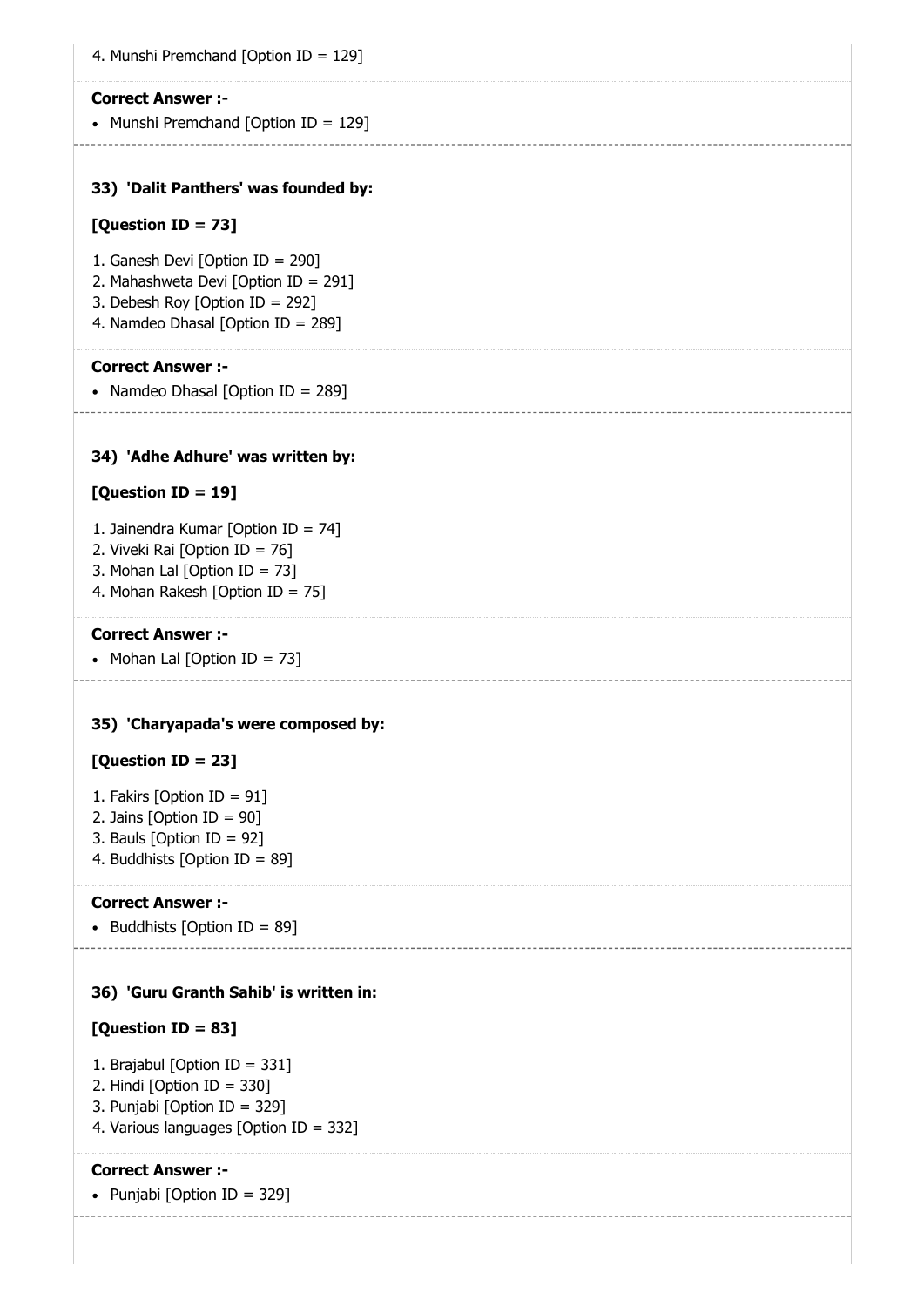# 37) 'Mahabharata' has:

# [Question ID = 53]

- 1. 18 Parvas [Option ID = 211]
- 2. 7 Parvas [Option ID =  $210$ ]
- 3. 20 Parvas [Option ID =  $209$ ]
- 4. 28 Parvas [Option ID = 212]

# Correct Answer :-

• 20 Parvas [Option ID = 209]

# 38) 'Milinda Panha' is:

# [Question ID = 95]

- 1. Sufi Text [Option ID = 380]
- 2. Jain Text [Option ID = 377]
- 3. Hindu Text [Option ID = 378]
- 4. Buddhist Text [Option ID = 379]

# Correct Answer :-

• Jain Text [Option ID = 377]

# 39) 'Paraja' was written by:

# $[Question ID = 61]$

- 1. Gopinath Mohanty [Option ID = 243]
- 2. Manoj Das [Option ID = 242]
- 3. Sarala Dasa [Option ID = 241]
- 4. Sarojini Sahoo [Option ID = 244]

# Correct Answer :-

• Sarala Dasa [Option ID = 241]

# 40) 'Gita Govinda' was written in:

# [Question ID = 71]

- 1. Magadhi [Option ID = 282]
- 2. Sanskrit [Option ID = 284]
- 3. Tamil [Option ID = 283]
- 4. Pali [Option ID = 281]

# Correct Answer :-

 $\bullet$  Pali [Option ID = 281]

# 41) 'Oja-Pali' is:

# [Question ID = 31]

- 1. Assamese Performance [Option ID = 121]
- 2. Konkani Performance [Option ID = 124]
- 3. Kannada Performance [Option ID = 122]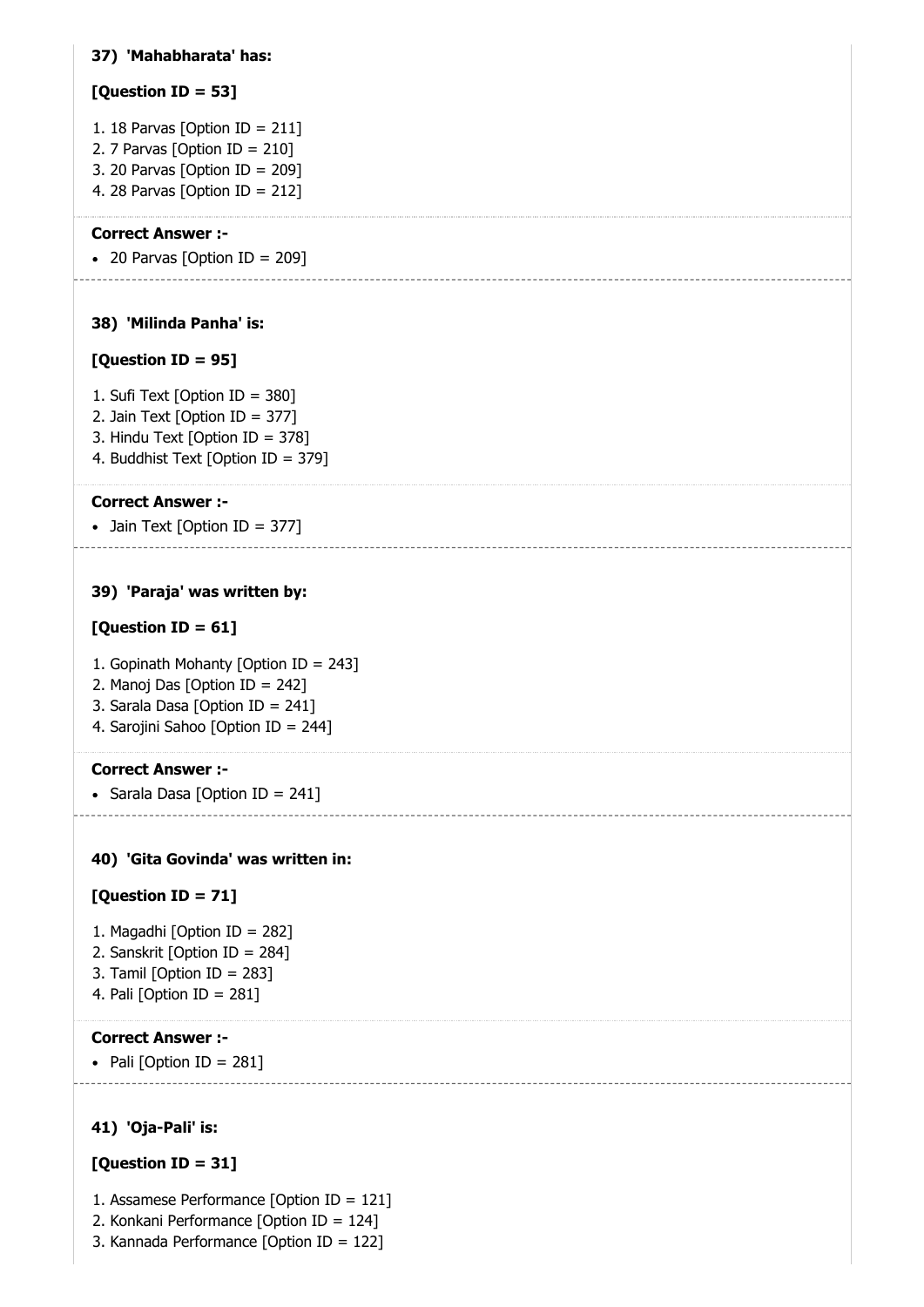4. Marathi Performance [Option ID = 123]

#### Correct Answer :-

Assamese Performance [Option ID = 121]

# 42) 'Andha Yug' was written by:

# [Question ID = 54]

- 1. Dharamveer Bharti [Option ID = 214]
- 2. Girish Karnad [Option ID = 215]
- 3. Badri Narain Sinha [Option ID = 216]
- 4. Safdar Hashmi [Option ID = 213]

# Correct Answer :-

• Safdar Hashmi [Option ID = 213]

# 43) 'Meghaduta' was written by:

# $[Question ID = 65]$

- 1. Bhababhuti [Option ID = 260]
- 2. Valmiki [Option ID = 258]
- 3. Kalidasa [Option ID = 259]
- 4. Vasa [Option ID = 257]

### Correct Answer :-

• Vasa [Option ID =  $257$ ]

#### 44) 'Panchali Sapatham' was written by:

# $[Question ID = 62]$

- 1. Meenakshi Sundaram Pillai [Option ID = 247]
- 2. Subramina Bharati [Option ID = 246]
- 3. Ramakanta Rath [Option ID = 245]
- 4. Kalki Krishnamurthy [Option ID = 248]

#### Correct Answer :-

• Ramakanta Rath  $\delta$  Toption ID = 2451

# 45) Pali was primarily used by: [Question ID = 92]

- 1. Jains [Option ID = 366]
- 2. Tantriks [Option ID = 367]
- 3. Bauls [Option ID = 368]
- 4. Buddhists [Option ID = 365]

# Correct Answer :-

• Buddhists [Option ID = 365]

# 46) Panini is known as a: [Question ID = 77]

1. Poet [Option ID = 306] 2. Actor [Option ID = 308]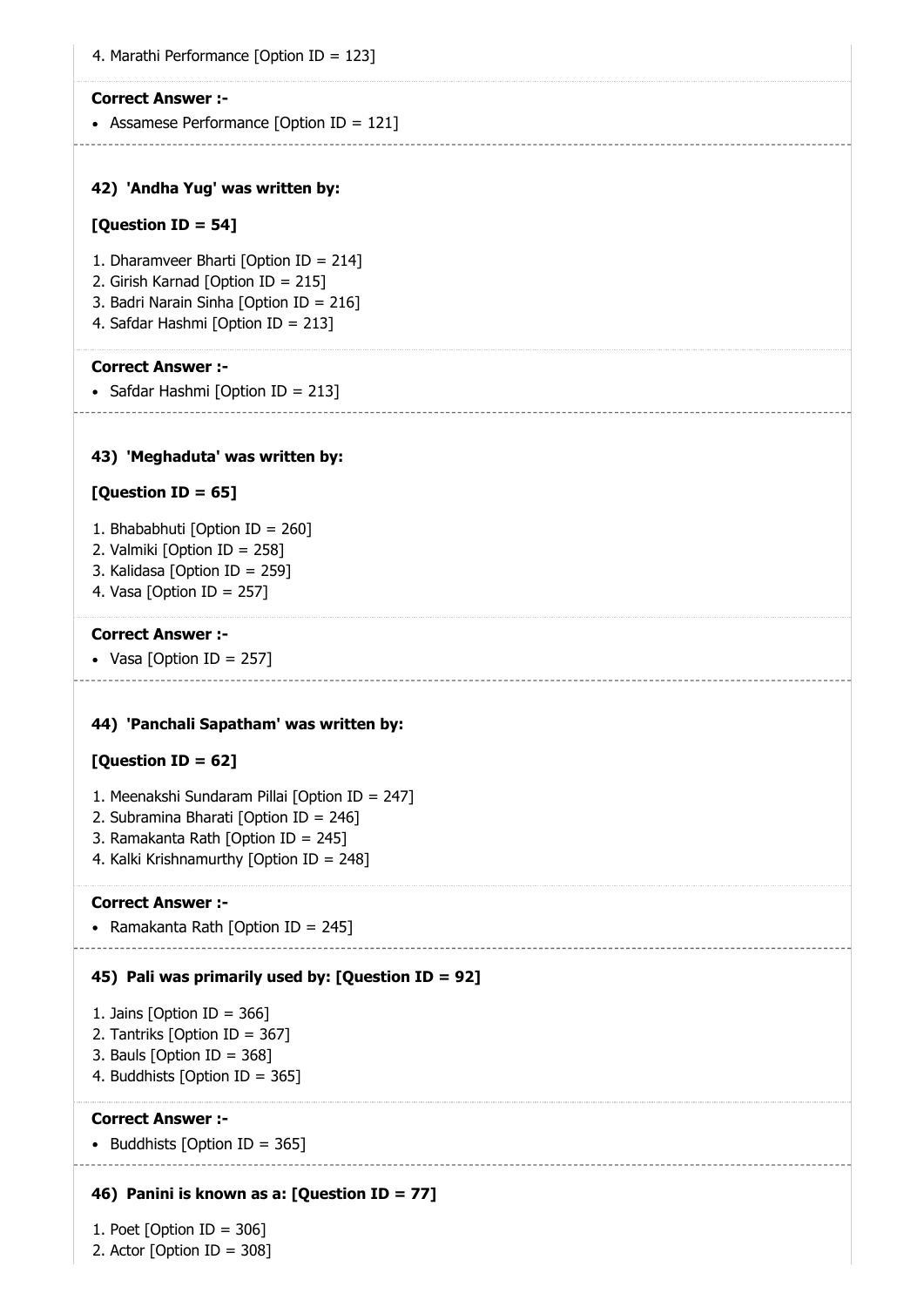| 3. Dramatist [Option ID = 307]<br>4. Grammarian [Option ID = 305]                                                                         |
|-------------------------------------------------------------------------------------------------------------------------------------------|
| <b>Correct Answer :-</b><br>• Grammarian [Option ID = 305]                                                                                |
| 47) Hazari Prasad Dwivedi wrote in: [Question ID = 28]                                                                                    |
| 1. Rajasthani [Option ID = 111]<br>2. Gujarati [Option ID = 109]<br>3. Manipuri [Option ID = 112]<br>4. Hindi [Option ID = $110$ ]        |
| <b>Correct Answer :-</b><br>• Gujarati [Option ID = 109]                                                                                  |
| 48) Mirza Ghalib wrote in:                                                                                                                |
| [Question ID = 63]                                                                                                                        |
| 1. Sanskrit [Option ID = 252]<br>2. Arabic [Option ID = $250$ ]<br>3. Urdu and Persian [Option ID = 249]<br>4. Hindi [Option ID = $251$ ] |
| <b>Correct Answer :-</b><br>• Urdu and Persian [Option ID = 249]                                                                          |
| 49) Sangam Literature was written in: [Question ID = 45]                                                                                  |
| 1. Sanskrit [Option ID = 177]<br>2. Bengali [Option ID = $178$ ]<br>3. Hindi [Option ID = $179$ ]<br>4. Tamil [Option ID = $180$ ]        |
| <b>Correct Answer :-</b><br>• Sanskrit [Option ID = 177]                                                                                  |
| 50) Khiman U Mulani recieved Sahitya Akademi award for writing in: [Question ID = 20]                                                     |
| 1. Marathi [Option ID = 80]<br>2. Manipuri [Option ID = 78]<br>3. Sindhi [Option ID = 77]<br>4. Tamil [Option ID = $79$ ]                 |
| <b>Correct Answer :-</b><br>• Sindhi [Option ID = 77]                                                                                     |
| 51) Kuvempu wrote in:                                                                                                                     |
| [Question ID = $16$ ]                                                                                                                     |
| 1. Urdu [Option ID = $64$ ]                                                                                                               |

2. Telugu [Option ID =  $61$ ]

3. Kannada [Option ID = 62]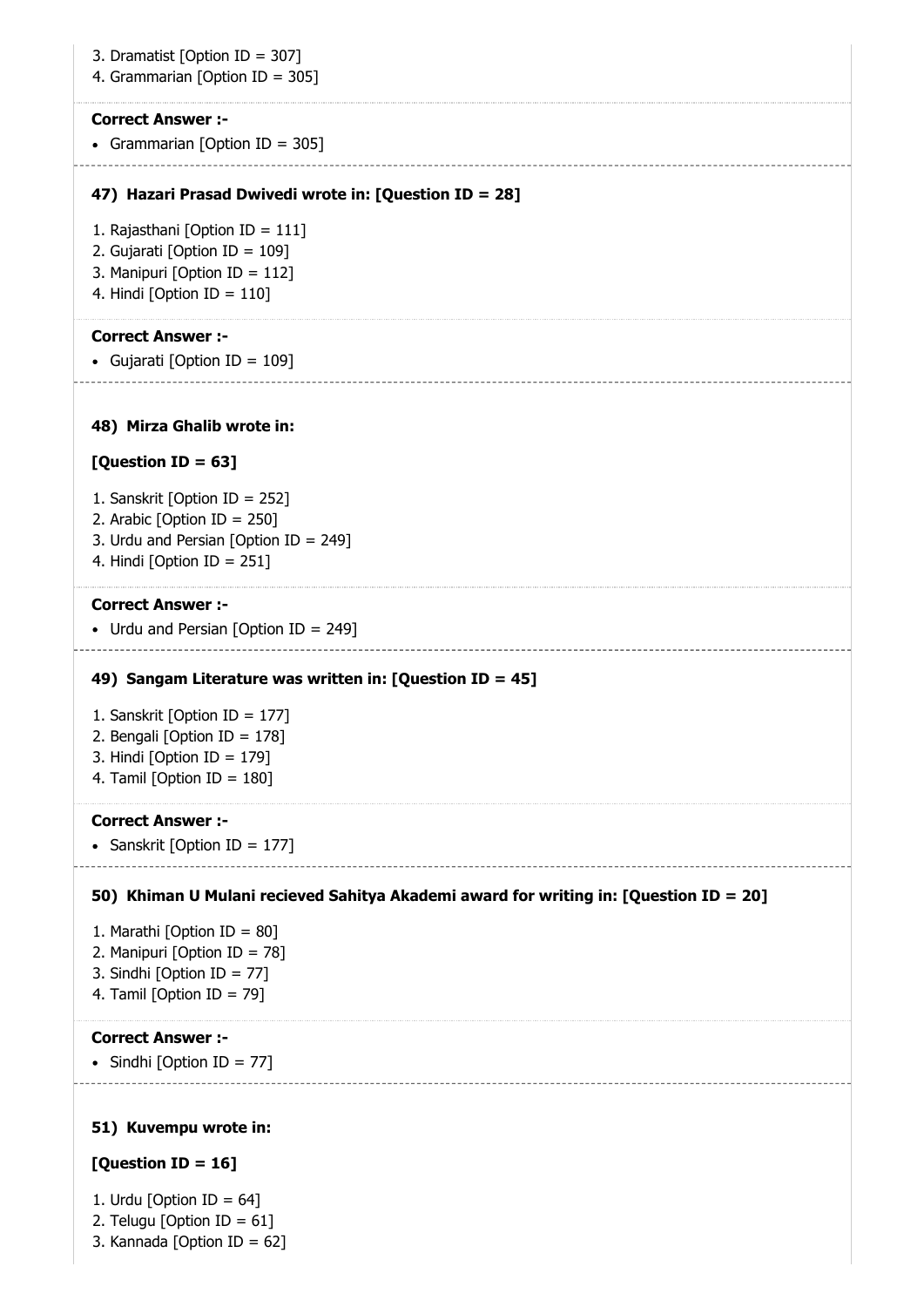| 4. Marathi [Option ID = 63]                                           |  |
|-----------------------------------------------------------------------|--|
| <b>Correct Answer :-</b>                                              |  |
| • Telugu [Option ID = $61$ ]                                          |  |
| 52) Sarala Dasa translated the 'Mahabharata' into:                    |  |
| [Question ID = 52]                                                    |  |
| 1. Bengali [Option ID = 205]                                          |  |
| 2. Assamese [Option ID = 208]<br>3. Maithili [Option ID = 206]        |  |
| 4. Odia [Option ID = $207$ ]                                          |  |
| <b>Correct Answer:-</b>                                               |  |
| • Bengali [Option ID = 205]                                           |  |
| 53) Pampa wrote the Kannada version of: [Question ID = 68]            |  |
| 1. 'Meghaduta' [Option ID = 271]                                      |  |
| 2. 'Ratirahasya' [Option ID = 272]                                    |  |
| 3. 'Ramayana' [Option ID = 269]<br>4. 'Mahabharata' [Option ID = 270] |  |
| <b>Correct Answer :-</b>                                              |  |
| • 'Ramayana' [Option ID = 269]                                        |  |
|                                                                       |  |
| 54) Subramania Bharati wrote in: [Question ID = 50]                   |  |
| 1. Telugu [Option ID = $199$ ]                                        |  |
| 2. Sanskrit [Option ID = 200]<br>3. Bengali [Option ID = 198]         |  |
| 4. Tamil [Option ID = 197]                                            |  |
| <b>Correct Answer :-</b>                                              |  |
| • Tamil [Option ID = 197]                                             |  |
| 55) N Ibobi Singh received Sahitya Akademi award for:                 |  |
| [Question ID = 34]                                                    |  |
| 1. Bodo [Option ID = $136$ ]                                          |  |
| 2. Manipuri [Option ID = 135]                                         |  |
| 3. Santhali [Option ID = 133]<br>4. Khasi [Option ID = $134$ ]        |  |
|                                                                       |  |
| <b>Correct Answer :-</b>                                              |  |
| • Santhali [Option ID = 133]                                          |  |
| 56) Madhavikutty is the pen name of: [Question ID = 98]               |  |
| 1. Aru Dutt [Option ID = 389]                                         |  |

- 2. Arundhati Roy [Option ID = 390]
- 3. Kamala Das [Option ID = 391]
- 4. Anita Desai [Option ID = 392]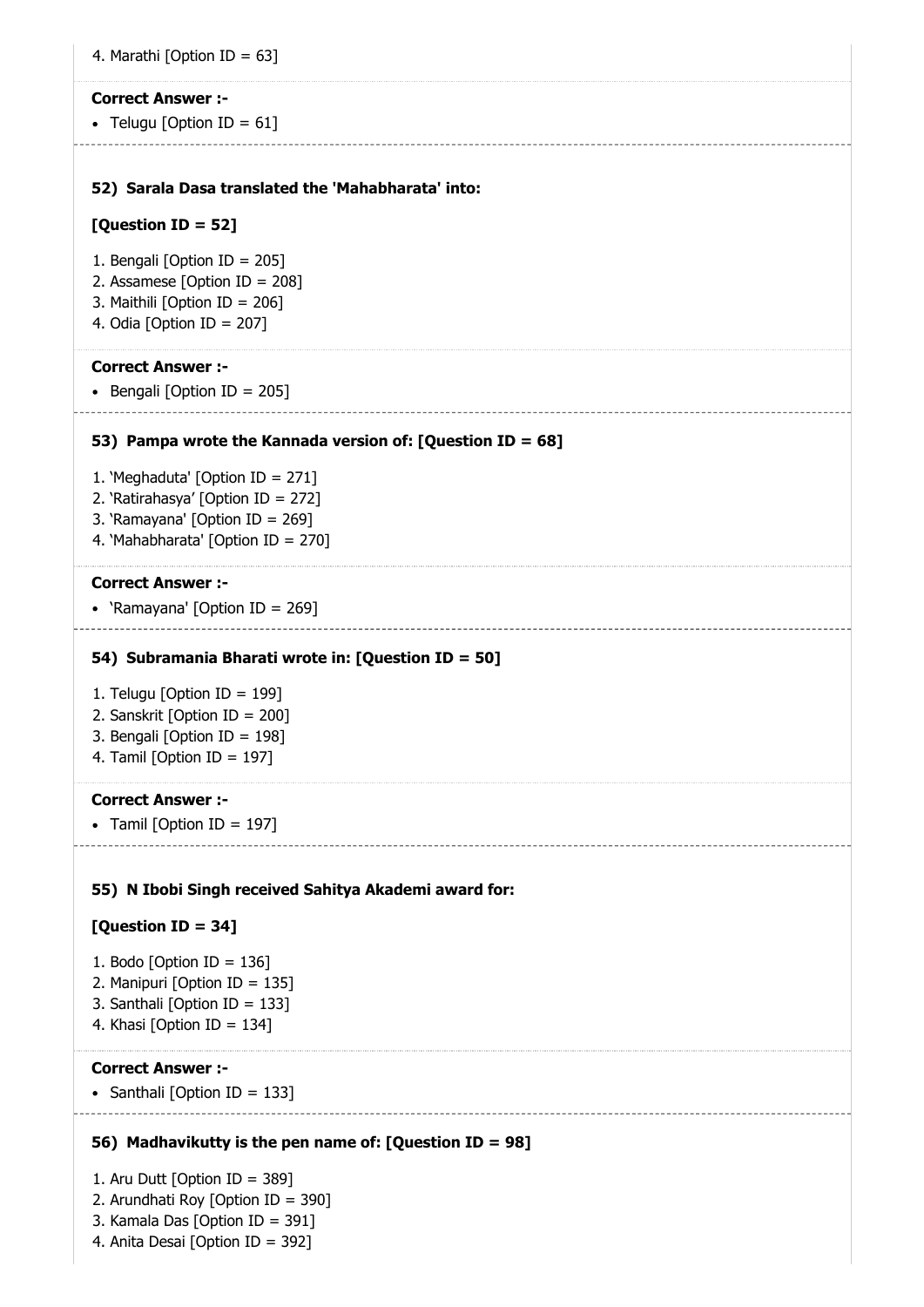• Aru Dutt [Option ID = 389]

#### 57) Ratan Thiyam is a: [Question ID = 38]

- 1. Poet [Option ID = 150]
- 2. Dramatist [Option ID = 149]
- 3. Jounalist [Option ID = 152]
- 4. Novelist [Option ID = 151]

### Correct Answer :-

• Dramatist [Option ID = 149]

#### 58) First reciepient of Jnanpith Award was: [Question ID = 18]

- 1. Firaq Gorakhpuri [Option ID = 71]
- 2. Umashankar Joshi [Option ID = 70]
- 3. G. Sankara Kurup [Option ID = 69]
- 4. Bishnu Dey [Option ID = 72]

#### Correct Answer :-

• G. Sankara Kurup [Option ID = 69]

#### 59) Amir Khusrau wrote in:

#### $[Question ID = 101]$

- 1. Arabic [Option ID = 402]
- 2. Awadhi [Option ID = 404]
- 3. Urdu [Option ID =  $401$ ]
- 4. Persian [Option ID = 403]

#### Correct Answer :-

• Urdu [Option ID =  $401$ ]

#### 60) Sharankumar Limbale wrote in: [Question ID = 85]

- 1. Marathi [Option ID = 339]
- 2. Gujarati [Option ID = 340]
- 3. Urdu [Option ID = 337]
- 4. Hindi [Option ID = 338]

#### Correct Answer :-

```
• Urdu [Option ID = 337]
```
#### 61) First translation 'Ramayana' from Sanskrit was in:

#### [Question ID = 13]

- 1. Assamese [Option ID = 51]
- 2. Tamil [Option ID = 49]
- 3. Bangla [Option ID = 52]
- 4. Telugu [Option ID = 50]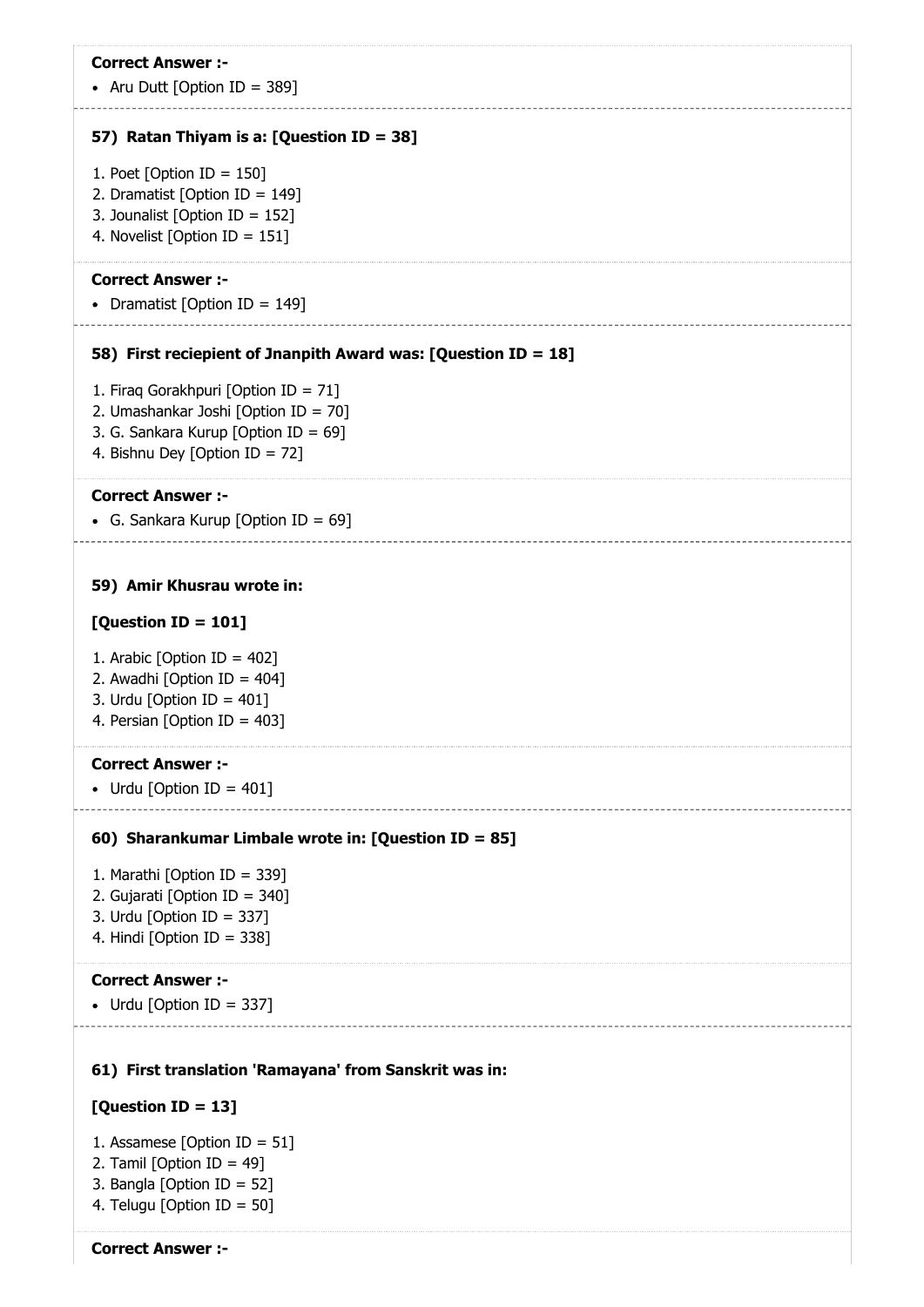# 62) Shah Abdul Latif wrote in: [Question ID = 6]

- 1. Arabic [Option ID = 22]
- 2. Urdu [Option ID = 23]
- 3. Sindhi [Option ID = 21]
- 4. Hindi [Option ID = 24]

# Correct Answer :-

• Sindhi [Option ID = 21]

# 63) Dara Shikoh translted:

# [Question ID = 96]

- 1. 'Ramayana' [Option ID = 384]
- 2. 'Bible' [Option ID = 381]
- 3. 'Mahabharata' [Option ID = 383]
- 4. Upanishads [Option ID = 382]

### Correct Answer :-

'Bible' [Option ID = 381]

### 64) Harivansh Rai Bacchan wrote: [Question ID = 36]

- 1. 'Song Offerings' [Option ID = 142]
- 2. 'Madhushala' [Option ID = 141]
- 3. 'Nivedayam' [Option ID = 144]
- 4. 'Sri Radha' [Option ID = 143]

#### Correct Answer :-

• 'Madhushala'  $[Option ID = 141]$ 

# 65) Vidyapati wrote in: [Question ID = 22]

- 1. Assamese [Option ID = 85]
- 2. Maithili [Option ID = 88]
- 3. Odia  $[Option ID = 86]$
- 4. Bengali [Option ID = 87]

# Correct Answer :-

• Assamese [Option ID = 85]

# 66) Sisir Kumar Das wrote: [Question ID = 76]

- 1. A History of Sanskrit Literature [Option ID = 303]
- 2. A History of Indian Literature [Option ID = 301]
- 3. A History of Urdu Literature [Option ID = 304]
- 4. A History of Hindi Literature [Option ID = 302]

# Correct Answer :-

• A History of Indian Literature [Option ID = 301]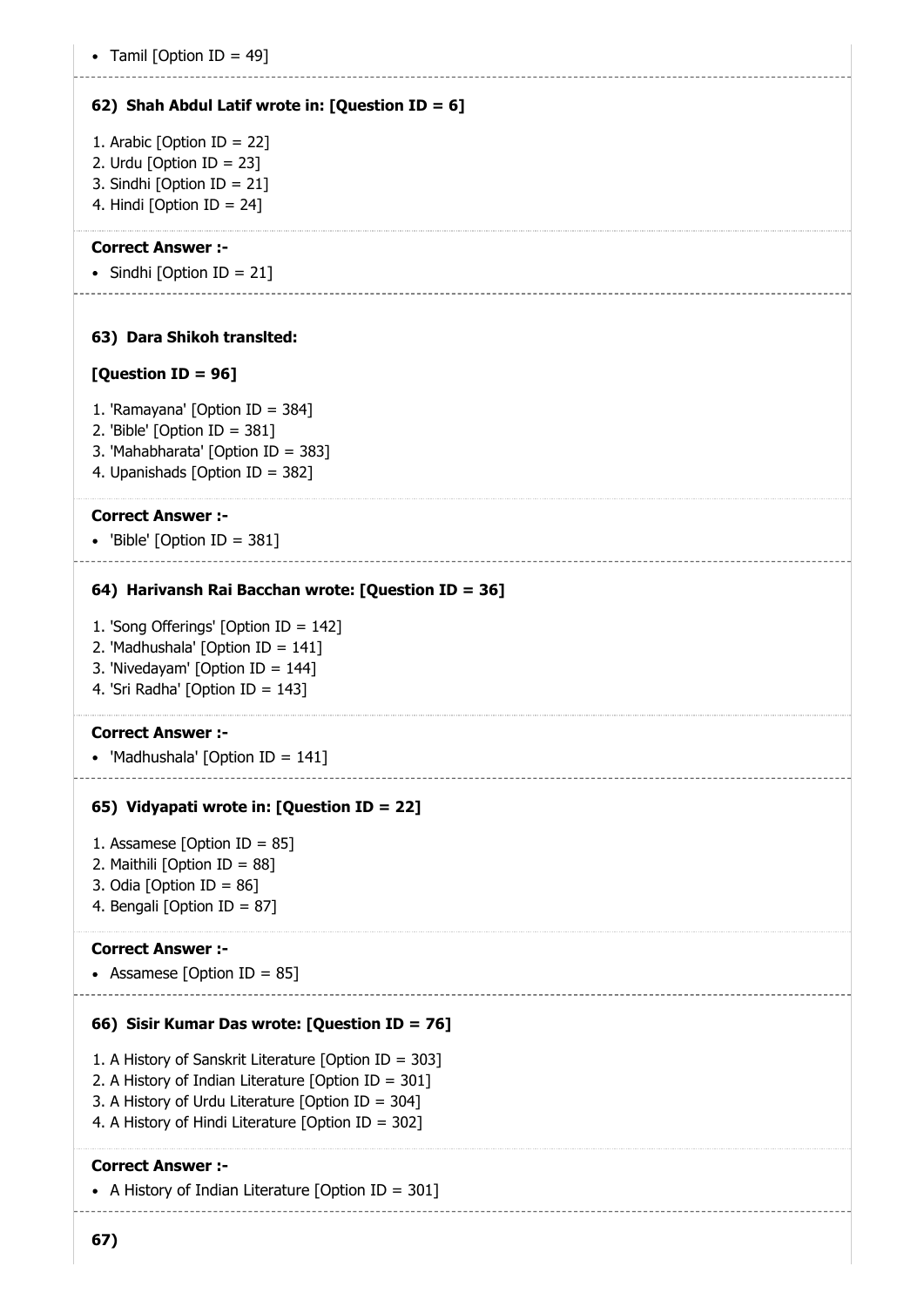How many languages are included in the Eighth Schedule of the Constitution of India? [Question  $ID = 2$ 

- 1. 22 [Option ID = 5] 2. 18 [Option ID = 7]
- 3. 24 [Option ID = 8]
- 4. 12 [Option ID = 6]

# Correct Answer :-

• 22 [Option ID = 5]

# 68) Nirala wrote in: [Question ID = 9]

- 1. Gujarati [Option ID = 35]
- 2. Persian [Option ID = 34]
- 3. Magahi [Option ID = 33]
- 4. Hindi [Option ID = 36]

### Correct Answer :-

• Magahi [Option ID = 33]

# 69) Narsinh Mehta wrote in:

# [Question ID = 69]

- 1. Rajasthani [Option ID = 275]
- 2. Tamil [Option ID =  $276$ ]
- 3. Hindi [Option ID = 274]
- 4. Gujarati [Option ID = 273]

# Correct Answer :-

Gujarati [Option ID = 273]

# 70) Detective 'Feluda' was created by:

# [Question ID = 46]

- 1. Satyajit Ray [Option ID = 181]
- 2. Rabindranath Tagore [Option ID = 183]
- 3. Mahashweta Devi [Option ID = 184]
- 4. Sukumar Ray [Option ID = 182]

# Correct Answer :-

• Satyajit Ray [Option ID =  $181$ ]

# 71) 'The People's Linguistic Survey of India' was launched in: [Question ID = 91]

- 1. 1955 [Option ID = 363]
- 2. 2000 [Option ID = 361]
- 3. 1947 [Option ID = 362]
- 4. 2010 [Option ID = 364]

# Correct Answer :-

• 2000 [Option ID = 361]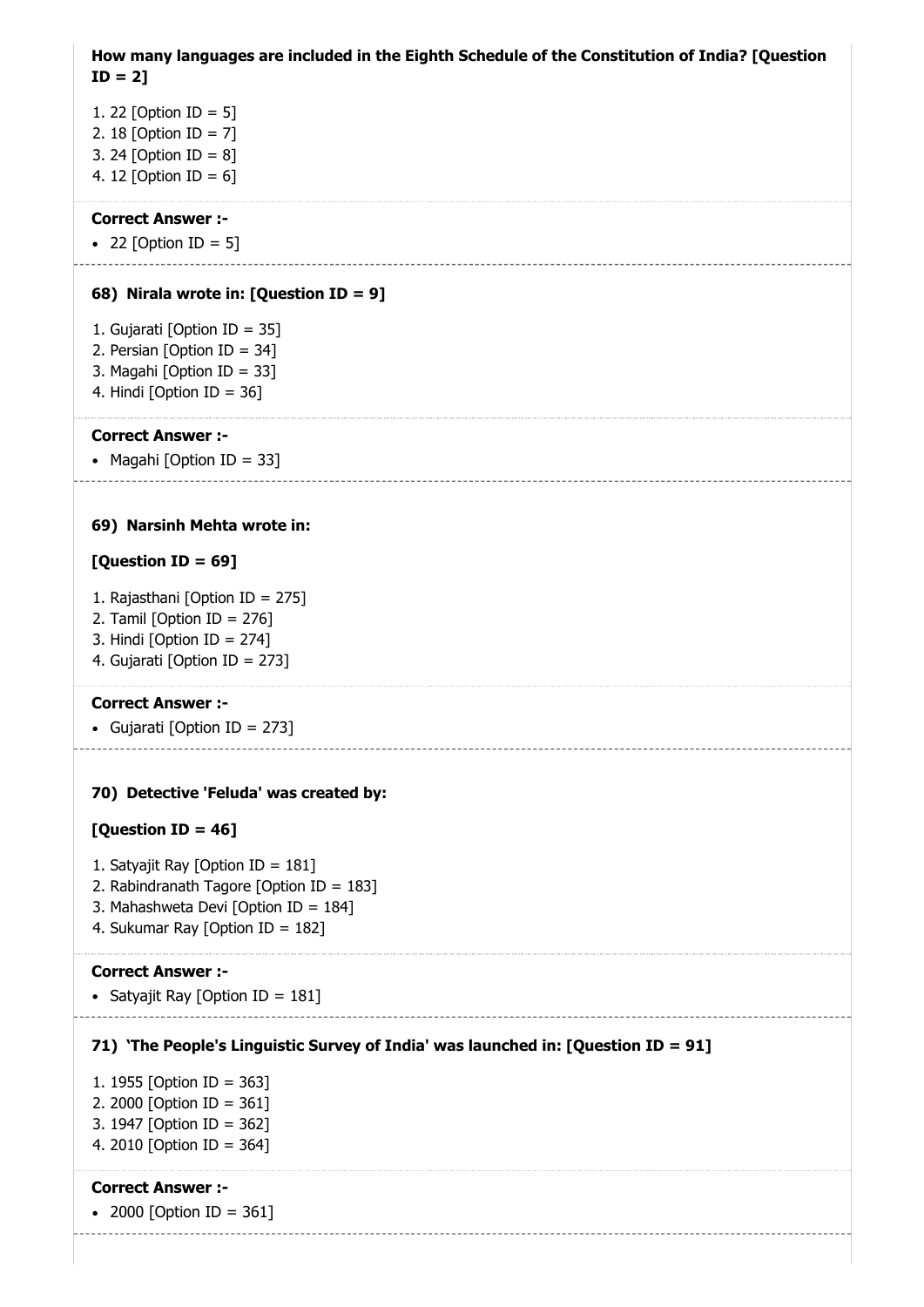# 72) Andal wrote in: [Question ID = 67]

- 1. Telugu [Option ID = 266]
- 2. Sanskrit [Option ID = 265]
- 3. Tamil [Option ID = 267]
- 4. Brajabuli [Option ID = 268]

# Correct Answer :-

• Sanskrit [Option ID = 265]

### 73) Byomkesh Bakshi is a detective in:

### [Question ID = 60]

- 1. Sharadindu Bandyopadhyay's fiction. [Option ID = 238]
- 2. Munshi Premchand [Option ID = 240]
- 3. Tarashankar Bandyopadhyay's fiction. [Option ID = 239]
- 4. Bankimchandra Chattopadhyay's fiction. [Option ID = 237]

### Correct Answer :-

• Bankimchandra Chattopadhyay's fiction. [Option ID = 237]

# 74) 'Sare Jahan Se Accha' was written by: [Question ID = 93]

- 1. Ahmed Ali [Option ID = 369]
- 2. Sadaat Hasan Mantoo [Option ID = 370]
- 3. Mirza Ghalib [Option ID = 372]
- 4. Muhammad Iqbal [Option ID = 371]

# Correct Answer :-

• Ahmed Ali [Option ID = 369]

# 75) Kamban translated:

# [Question ID = 37]

- 1. 'Ramayana' [Option ID = 145]
- 2. 'Mahabharata' [Option ID = 146]
- 3. 'Arthashastra' [Option ID = 147]
- 4. 'Asthadhyayi' [Option ID = 148]

#### Correct Answer :-

'Ramayana' [Option ID = 145]

# 76) Manipuri is a: [Question ID = 32]

- 1. Davidian Language [Option ID = 126]
- 2. Sino-Tibetan Language [Option ID = 125]
- 3. Indo-Aryan Language [Option ID = 127]
- 4. Austroasiatic Language [Option ID = 128]

# Correct Answer :-

• Sino-Tibetan Language [Option ID = 125]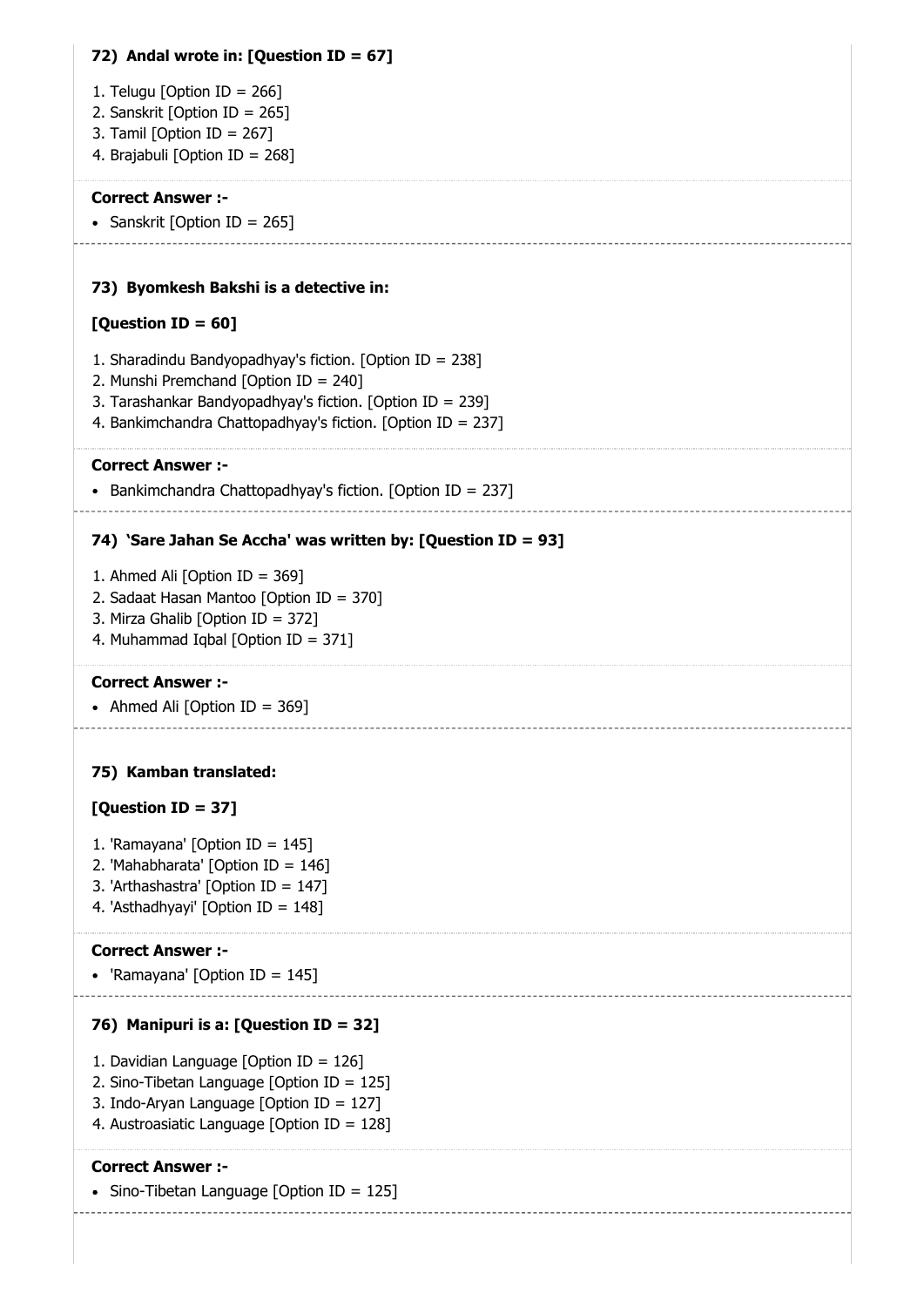# 77) Madhava Kandali translated:

# [Question ID = 15]

- 1. 'Kathasaritsagar' [Option ID = 59]
- 2. 'Ramayana' [Option ID = 57]
- 3. 'Mahabharata' [Option ID = 60]
- 4. Upanishads [Option ID = 58]

# Correct Answer :-

'Ramayana' [Option ID = 57]

# 78) Tolakappiyam' was written in: [Question ID = 4]

- 1. Telugu [Option ID = 14]
- 2. Tamil [Option ID =  $15$ ]
- 3. Malayalam [Option ID = 13]
- 4. Kannada [Option ID = 16]

# Correct Answer :-

• Malayalam [Option ID = 13]

# 79) Mahatma Gandhi's 'Hind Swaraj' was originally written in: [Question ID = 72]

- 1. Gujarati [Option ID = 287]
- 2. Hindi [Option ID = 285]
- 3. English [Option ID = 286]
- 4. Swahili [Option ID = 288]

# Correct Answer :-

 $\bullet$  Hindi [Option ID = 285]

# 80) Chanakya wrote:

# [Question ID = 43]

- 1. 'Natyashahstra' [Option ID = 170]
- 2. 'Kamasutra' [Option ID = 171]
- 3. 'Urubhangam' [Option ID = 172]
- 4. 'Arthashastra' [Option ID = 169]

# Correct Answer :-

'Arthashastra' [Option ID = 169]

# 81) Sankardeva was from:

# [Question ID = 24]

- 1. Bengal [Option ID = 93]
- 2. Assam [Option ID = 94]
- 3. Odisa [Option ID = 95]
- 4. Bihar [Option ID = 96]

# Correct Answer :-

• Bengal [Option ID = 93]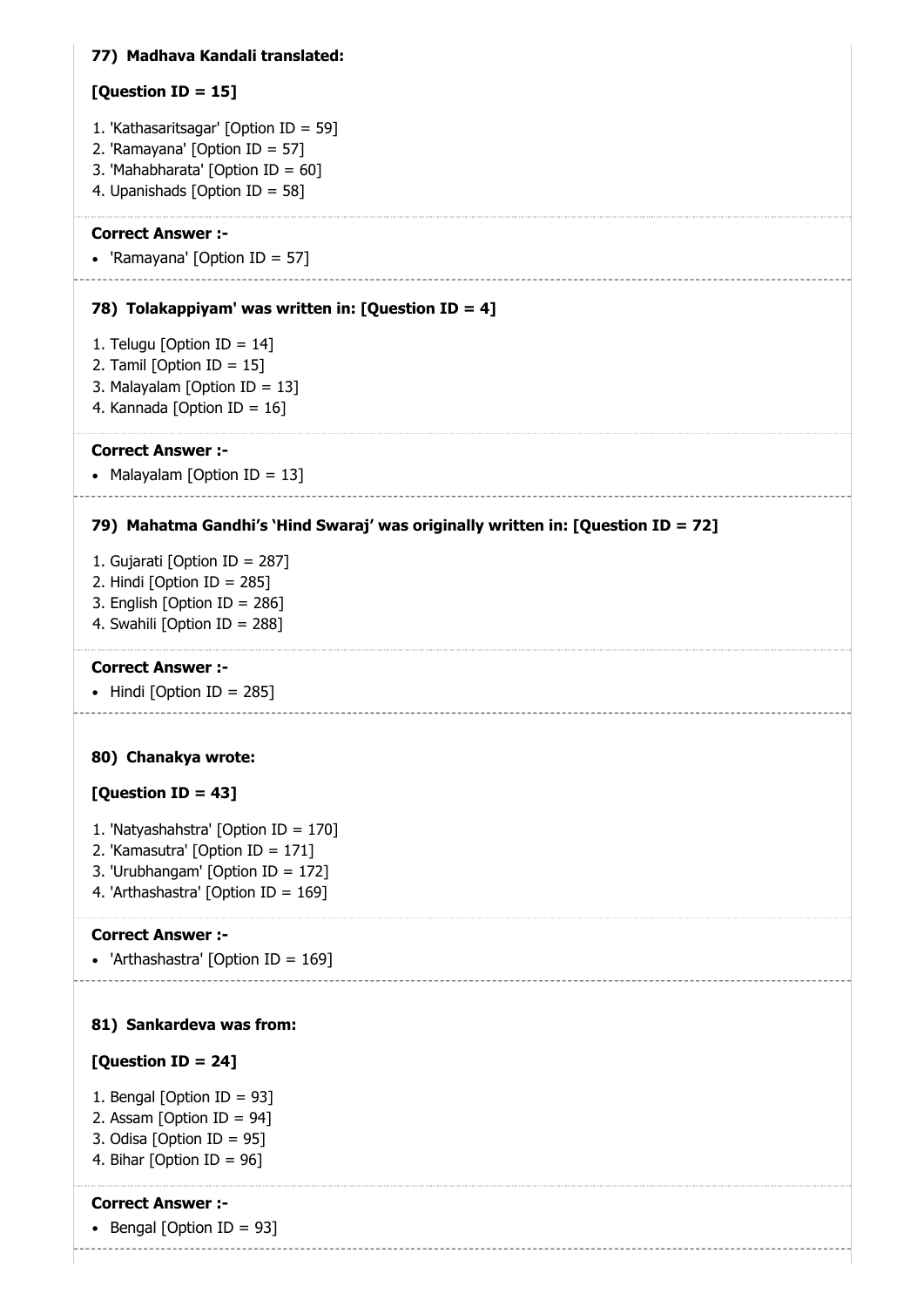# 82) 'Savitri: A Legend and a Symbol' was written by: [Question ID = 90] 83) 'Malgudi Days' was written by: 84) 'Bande Mataram' was written by: 1. Sri Aurobindo [Option ID = 360] 2. Bal Gangadhar Tilak [Option ID = 358] 3. Gopinath Mohanty [Option ID = 357] 4. Arundhati Roy [Option ID = 359] Correct Answer :- • Gopinath Mohanty [Option ID = 357] [Question ID = 58] 1. Raja Rao [Option ID = 230] 2. U. R. Ananth Murthy [Option ID = 229] 3. R. K. Narayan [Option ID = 231] 4. A. K. Ramanujan [Option ID = 232] Correct Answer :- U. R. Ananth Murthy [Option ID = 229] [Question ID = 35] 1. Rabindranath Tagore [Option ID = 137] 2. Mahatma Gandhi [Option ID = 139] 3. Kazi Najrul Islam [Option ID = 140]

4. Bankimchandra Chattopadhyay [Option ID = 138]

# Correct Answer :-

• Rabindranath Tagore [Option ID = 137]

# 85) 'Khol Do' was wriiten by:

# [Question ID = 12]

- 1. Mahavir Prasad Dwivedi [Option ID = 46]
- 2. Saadat Hasan Manto [Option ID = 47]
- 3. Intezaar Hussain [Option ID = 48]
- 4. Punshi Premchand [Option ID = 45]

# Correct Answer :-

• Punshi Premchand [Option ID =  $45$ ]

# 86) 'Amarakosha' is a:

# [Question ID = 82]

- 1. Drama [Option ID = 325]
- 2. Mahakavya [Option ID = 327]
- 3. Champukavya [Option ID = 328]
- 4. Thesaurus [Option ID = 326]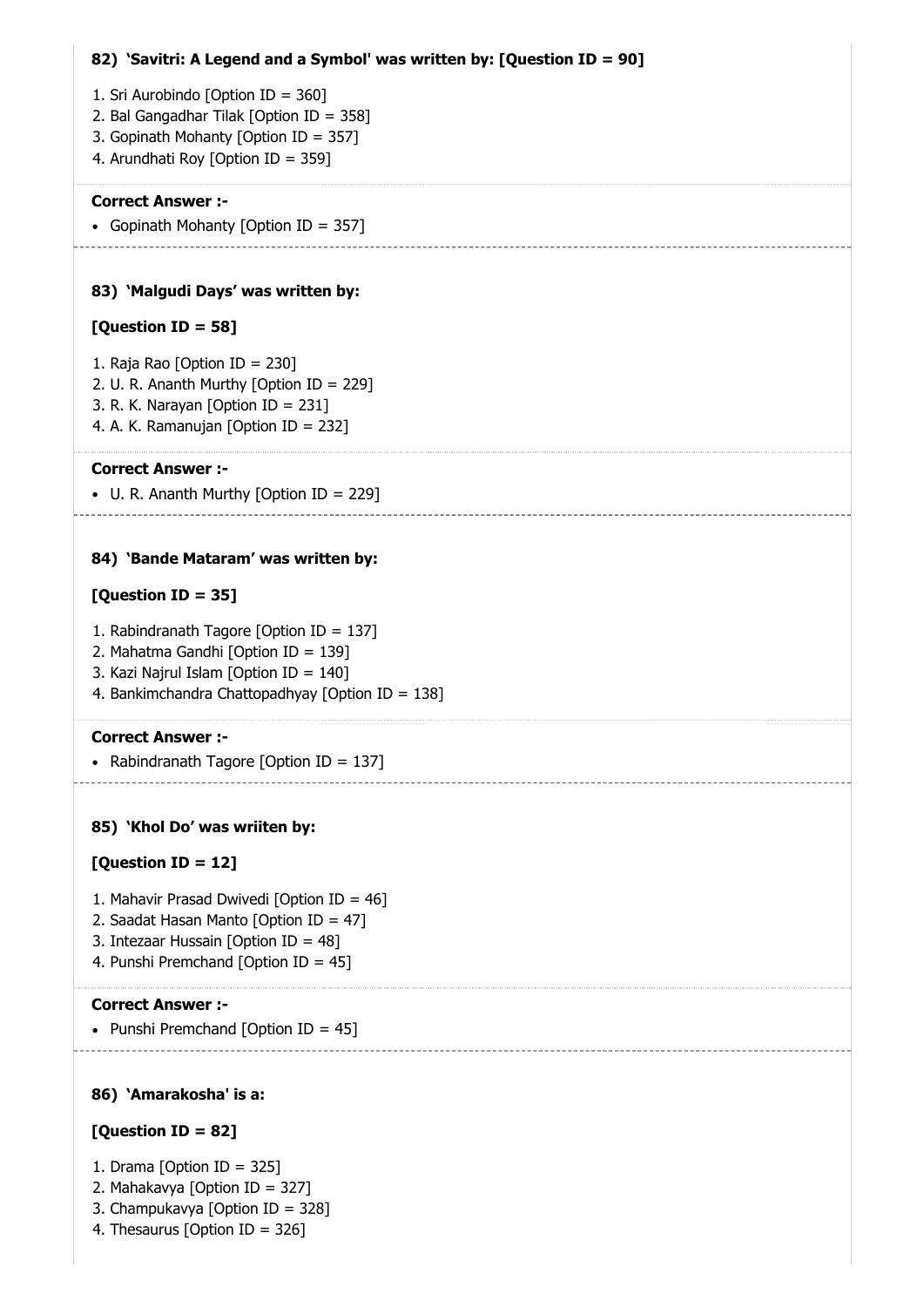|  |  | Drama [Option ID = $325$ ] |  |  |
|--|--|----------------------------|--|--|
|--|--|----------------------------|--|--|

#### 87) Tyagaraja composed: [Question ID = 41]

- 1. Devotional Songs in Assamese [Option ID = 162]
- 2. Devotional Songs in Marathi [Option ID = 163]
- 3. Devotional Songs in Telugu [Option ID = 161]
- 4. Devotional Songs in Hindi [Option ID = 164]

### Correct Answer :-

• Devotional Songs in Telugu [Option ID =  $161$ ]

#### 88) 'Cilappatikaram' is: [Question ID = 42]

- 1. A Novel [Option ID =  $167$ ]
- 2. An Epic [Option ID =  $165$ ]
- 3. An Anthology [Option ID = 168]
- 4. A Drama [Option ID = 166]

#### Correct Answer :-

• An Epic [Option ID =  $165$ ]

#### 89) The author of 'Natyashastra' is: [Question ID = 8]

- 1. Kalidasa [Option ID = 29]
- 2. Abhinavagupta [Option ID = 32]
- 3. Bhartihari [Option ID = 31]
- 4. Bharata [Option ID = 30]

#### Correct Answer :-

• Kalidasa [Option ID = 29]

#### 90) Recipient of Jnanpith Award for 2018 was: [Question ID = 10]

- 1. Charu Nivedita [Option ID = 39]
- 2. Amitav Ghosh [Option ID = 38]
- 3. Krishna Sobti [Option ID = 40]
- 4. Jhumpa Lahiri [Option ID = 37]

#### Correct Answer :-

# • Jhumpa Lahiri [Option ID = 37]

91) Krishnadevaraya wrote in: [Question ID = 30]

# 1. Marathi [Option ID = 119]

- 2. Telugu [Option ID = 118]
- 3. Tamil [Option ID = 117]
- 4. Malayalam [Option ID = 120]

# Correct Answer :-

# • Tamil [Option ID =  $117$ ]

92) Namdev wrote in: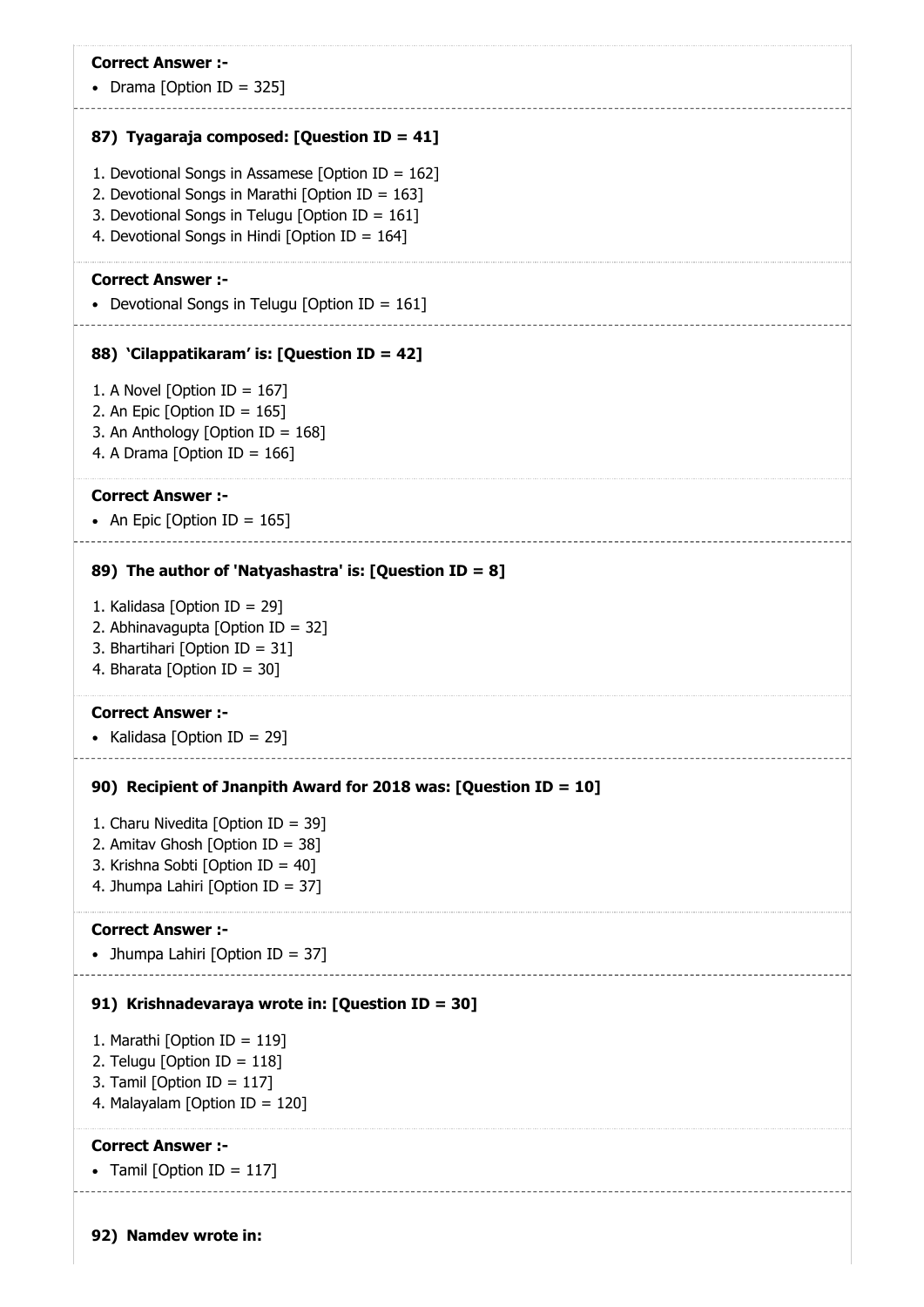# [Question ID = 81]

- 1. Rajasthani [Option ID = 324]
- 2. Hindi [Option ID = 321]
- 3. Gujarati [Option ID = 323]
- 4. Marathi [Option ID = 322]

# Correct Answer :-

 $\bullet$  Hindi [Option ID = 321]

# 93) Krittibas translated:

# [Question ID = 75]

- 1. 'Ramayana' [Option ID = 298]
- 2. 'Bhagavad Gita' [Option ID = 299]
- 3. 'Mahabharata' [Option ID = 297]
- 4. 'Arthashastra' [Option ID = 300]

### Correct Answer :-

'Mahabharata' [Option ID = 297]

# 94) Buranjis were written in: [Question ID = 14]

- 1. Assamese [Option ID = 55]
- 2. Maithili [Option ID = 54]
- 3. Bangla [Option ID = 56]
- 4. Hindi [Option ID = 53]

# Correct Answer :-

 $\bullet$  Hindi [Option ID = 53]

# 95) 'Devdas' was written by: [Question ID = 7]

- 1. Sharatchandra Chattopadhyay [Option ID = 26]
- 2. Bankimchndra Chattopadhyay [Option ID = 25]
- 3. Raja Rammohan Roy [Option ID = 27]
- 4. Satyajit Roy [Option ID = 28]

#### Correct Answer :-

• Bankimchndra Chattopadhyay [Option ID =  $25$ ]

# 96) Upanishads were written in: [Question ID = 11]

1. Prakrit [Option ID = 43]

- 2. Sanskrit [Option ID = 41]
- 3. Apabharmsha [Option ID = 42]
- 4. Hindi [Option ID = 44]

# Correct Answer :-

• Sanskrit [Option ID =  $41$ ]

# 97) Agamas are the canonical texts of: [Question ID = 88]

1. Hinduism [Option ID = 351] 2. Sufism [Option ID = 352]